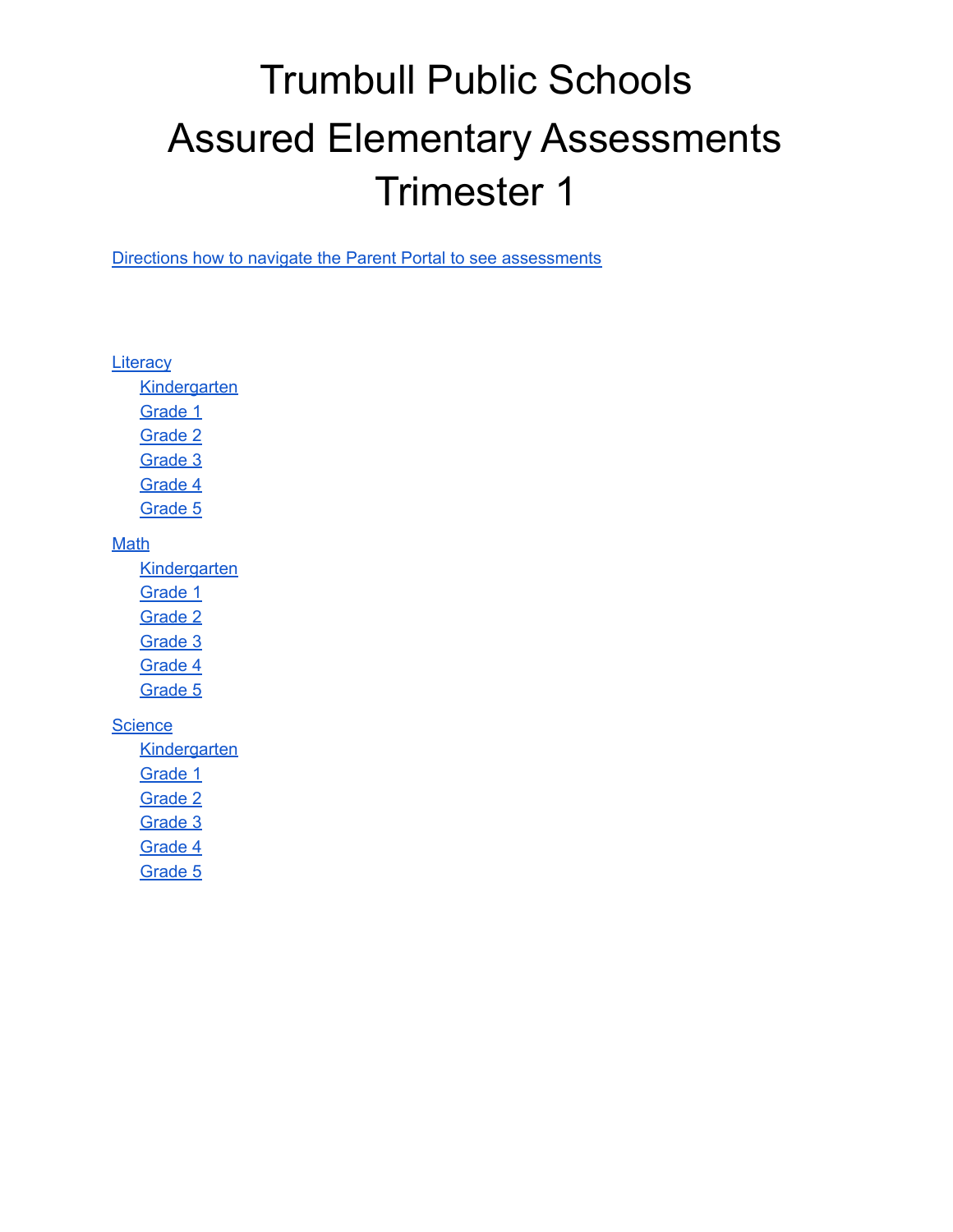# <span id="page-1-0"></span>**Literacy**

#### <span id="page-1-1"></span>Kindergarten

A kindergarten student's attainment of literacy learning is reflected in several ways. In Reading during Trimester 1, your child is in a developmental stage, learning to apply the skills being taught to become a reader. Students have been building their foundational reading skills, including print and phonemic awareness, letters, and sounds. In November, each kindergarten student is assessed to determine his/her foundational reading skills in six domains. The chart below indicates the benchmarks for Trimester 1.

| <b>Assessment</b>                | <b>Trimester 1</b><br><b>Benchmarks</b> |
|----------------------------------|-----------------------------------------|
| Upper-Case Letter Identification | 18 letters                              |
| Lower-Case Letter Identification | 18 letters                              |
| Consonant Sound Identification   | 15 sounds                               |
| Short Vowel Sound Identification | 5 sounds                                |
| Long Vowel Sound Identification  | 0 sounds                                |
| Kindergarten List of Words       | 17 words                                |

#### <span id="page-1-2"></span>Grade 1

Grade 1 students' literacy learning is reflected in several ways. In Writing Workshop, writing happens every day; each unit culminates in a process piece (composed over time and with teacher guidance over several days) and an On-Demand piece (composed independently in one sitting). During Trimester 1, grade 1 students participated in a narrative writing unit.Students are scored on a rubric containing three elements; structure, development, and conventions. The category of "Structure" can generate between 0-20 points; "grade-level expectations," *by the end of the year*, would be 15 points.The category of "Development" can generate between 0-16 points, since each rubric category in Development is weighted double; "grade-level expectations," *by the end of the year*, would be 12 points.The category of "Language Conventions" can generate between 0-8 points; "grade-level expectations," *by the end of the year*, would be 6 points.

Below is a link to the rubric used to score each of these three elements. Grade 1 - Rubric for [Narrative](https://www.trumbullps.org/Attachments/curr/writingworkshop/rubrics/wwgrade1narrrubric.pdf) Writing

### <span id="page-1-3"></span>Grade 2

Grade 2 students' literacy learning is reflected in several ways. In Writing Workshop, writing happens every day; each unit culminates in a process piece (composed over time and with teacher guidance over several days) and an On-Demand piece (composed independently in one sitting). During Trimester 1, grade 2 students participated in a narrative writing unit. Students are scored on a rubric containing three elements; structure, development, and conventions. The category of "Structure" can generate between 0-20 points; "grade-level expectations," *by the end of the year*, would be 15 points.The category of "Development" can generate between 0-16 points, since each rubric category in Development is weighted double; "grade-level expectations," *by the end of the year*, would be 12 points.The category of "Language Conventions" can generate between 0-8 points; "grade-level expectations," *by the end of the year*, would be 6 points.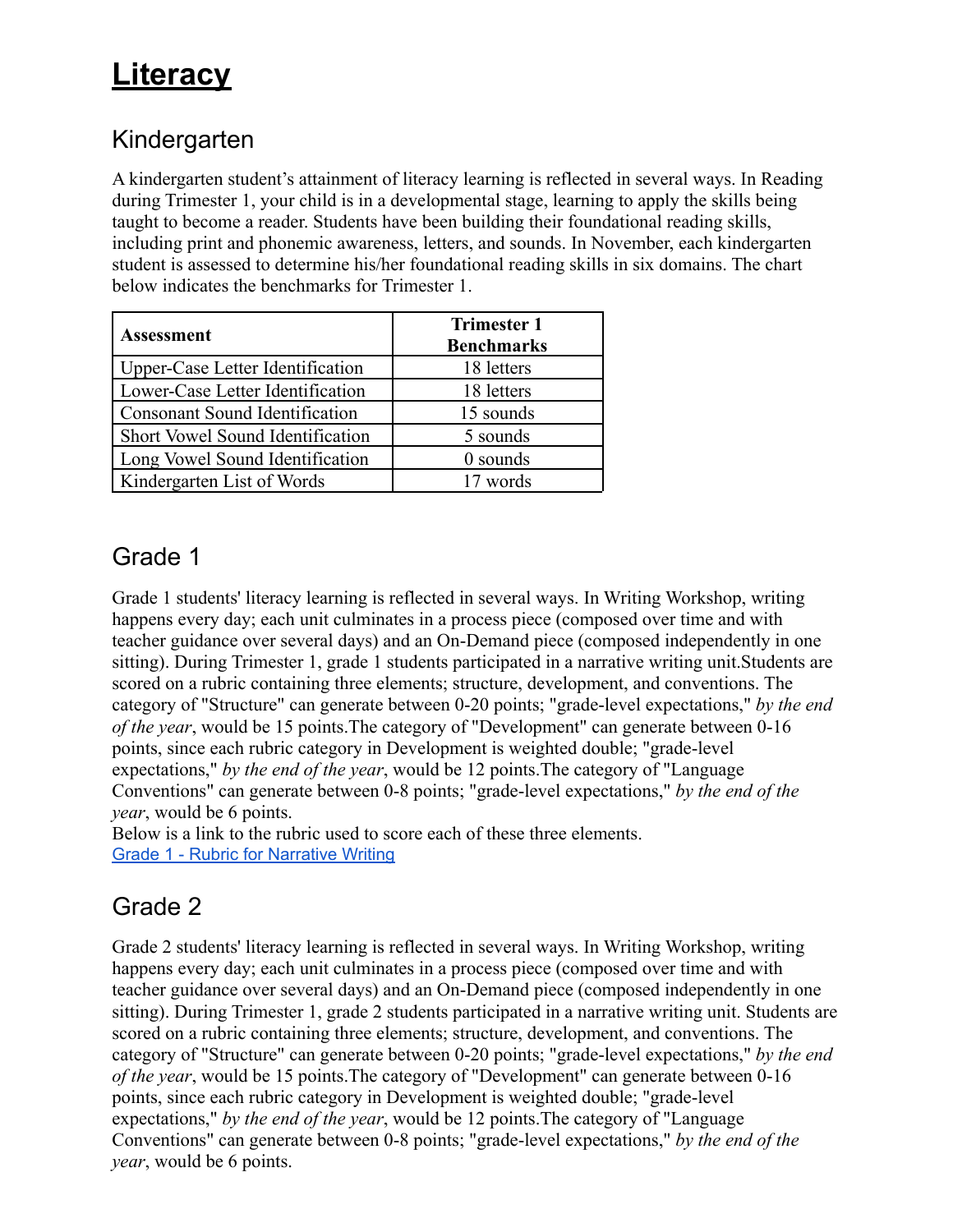Below is a link to the rubric used to score each of these three elements. [Grade 2 - Rubric for Narrative Writing](https://www.trumbullps.org/Attachments/curr/writingworkshop/rubrics/wwgrade2narrrubric.pdf)

#### <span id="page-2-0"></span>Grade 3

Grade 3 students' literacy learning is reflected in several ways. In Writing Workshop, writing happens every day; each unit culminates in a process piece (composed over time and with teacher guidance over several days) and an On-Demand piece (composed independently in one sitting). During Trimester 1, grade 3 students participated in a narrative writing unit. Students are scored on a rubric containing three elements; structure, development, and conventions. The category of "Structure" can generate between 0-20 points; "grade-level expectations," *by the end of the year*, would be 15 points.The category of "Development" can generate between 0-16 points, since each rubric category in Development is weighted double; "grade-level expectations," *by the end of the year*, would be 12 points.The category of "Language Conventions" can generate between 0-8 points; "grade-level expectations," *by the end of the year*, would be 6 points.

Below is a link to the rubric used to score each of these three elements. [Rubric for Narrative Writing – Grade 3](https://www.trumbullps.org/Attachments/curr/writingworkshop/rubrics/wwgrade3narrrubric.pdf)

#### <span id="page-2-1"></span>Grade 4

Grade 4 students' literacy learning is reflected in several ways. In Writing Workshop, writing happens every day; each unit culminates in a process piece (composed over time and with teacher guidance over several days) and an On-Demand piece (composed independently in one sitting). During Trimester 1, grade 4 students participated in a narrative writing unit. Students are scored on a rubric containing three elements; structure, development, and conventions.The category of "Structure" can generate between 0-20 points; "grade-level expectations," *by the end of the year*, would be 15 points.The category of "Development" can generate between 0-16 points, since each rubric category in Development is weighted double; "grade-level expectations," *by the end of the year*, would be 12 points.The category of "Language Conventions" can generate between 0-8 points; "grade-level expectations," *by the end of the year*, would be 6 points.

Below is a link to the rubric used to score each of these three elements. [Rubric for Narrative Writing – Grade 4](https://www.trumbullps.org/Attachments/curr/writingworkshop/rubrics/wwgrade4narrrubric.pdf)

### <span id="page-2-2"></span>Grade 5

Grade 5 students' literacy learning is reflected in several ways. In Writing Workshop, writing happens every day; each unit culminates in a process piece (composed over time and with teacher guidance over several days) and an On-Demand piece (composed independently in one sitting). During Trimester 1, grade 5 students participated in a narrative writing unit. Students are scored on a rubric containing three elements; structure, development, and conventions. The category of "Structure" can generate between 0-20 points; "grade-level expectations," *by the end of the year*, would be 15 points.The category of "Development" can generate between 0-16 points, since each rubric category in Development is weighted double; "grade-level expectations," *by the end of the year*, would be 12 points.The category of "Language Conventions" can generate between 0-8 points; "grade-level expectations," *by the end of the year*, would be 6 points.

Below is a link to the rubric used to score each of these three elements. [Rubric for Narrative Writing – Grade 5](https://www.trumbullps.org/Attachments/curr/writingworkshop/rubrics/wwgrade5narrrubric.pdf)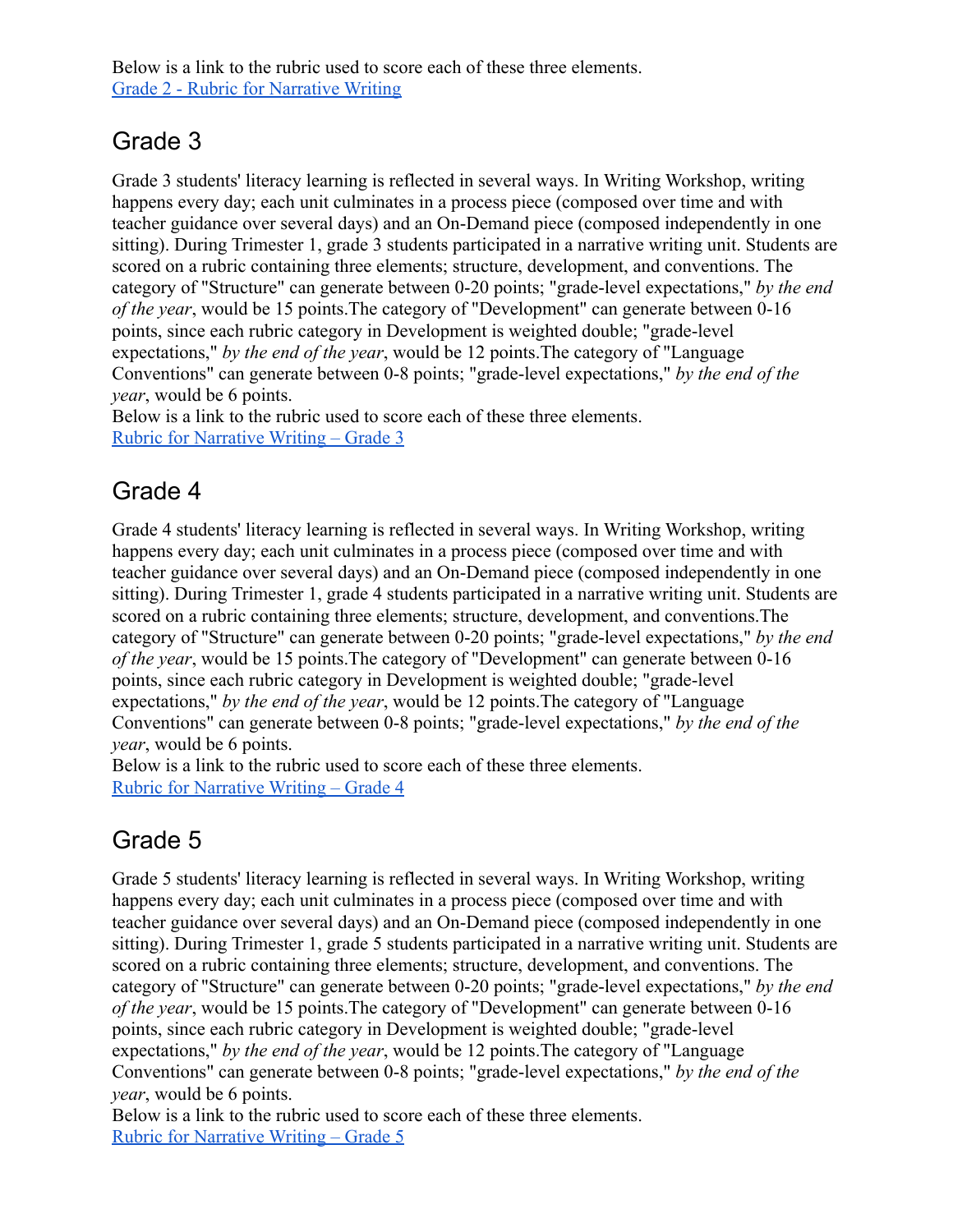# **Math**

#### Kindergarten

InTrimester 1, teachers interview students to determine if they can read and write numbers from 0-10 and demonstrate their ability to create sets of specifically numbered objects.Teachers observe students in a variety of learning settings, whole group learning, and small group games and activity sessions called WorkPlaces. Students received a score ranging from 0-8 points on this assessment. A score of 6-8 points indicates mastery of content. A score of 5 points represents partial mastery of standards assessed, and a score below 5 is not yet meeting the standard.

#### Grade 1

In Trimester 1, grade 1 students focussed on solving addition and subtraction word problems and basic facts within 10. Teachers observed students during whole group instructuction, and in small group settings where they worked independently. Students received a score ranging from 0-30 points on this assessment. A score of 22-30 points indicates mastery of content. A score of 16-21 points represents partial mastery of standards assessed, and a score below 16 is not yet meeting the standard.

#### Grade 2

In Trimester 1, grade 2 students focused on addition and subtraction facts within 100. Students also wrote equations to represent the action in word problems. Students were assessed on a three point rubric. Students received a score ranging from 0-12 points on this assessment. A score of 9-12 points indicates mastery of content. A score of 7-8 points represents partial mastery of standards assessed, and a score below 7 is not yet meeting the standard. Grade 2 students continue to practice fact fluency to become more confident with mental computation within 100.

### Grade 3

In Trimester 1, grade 3 students worked to represent and solve problems involving multiplication and division. Students received a score ranging from 0-16 points on this assessment. A score of 12-16 points indicates mastery of content. A score of 9-11 points represents partial mastery of standards assessed, and a score below 9 is not yet meeting the standard. Students continue to practice all operations throughout their grade 3 experience.

#### Grade 4

In Trimester 1, grade 4 students worked on place value understanding for multi-digit whole numbers. Students used place value to read, write, compare and round numbers as well as recognize that in a multi-digit number a digit in one place represents ten times what it represents in the place to its right. Students received a score ranging from 0-12 points on this assessment. A score of 9-12 points indicates mastery of content. A score of 7-8 points represents partial mastery of standards assessed, and a score below 7 is not yet meeting the standard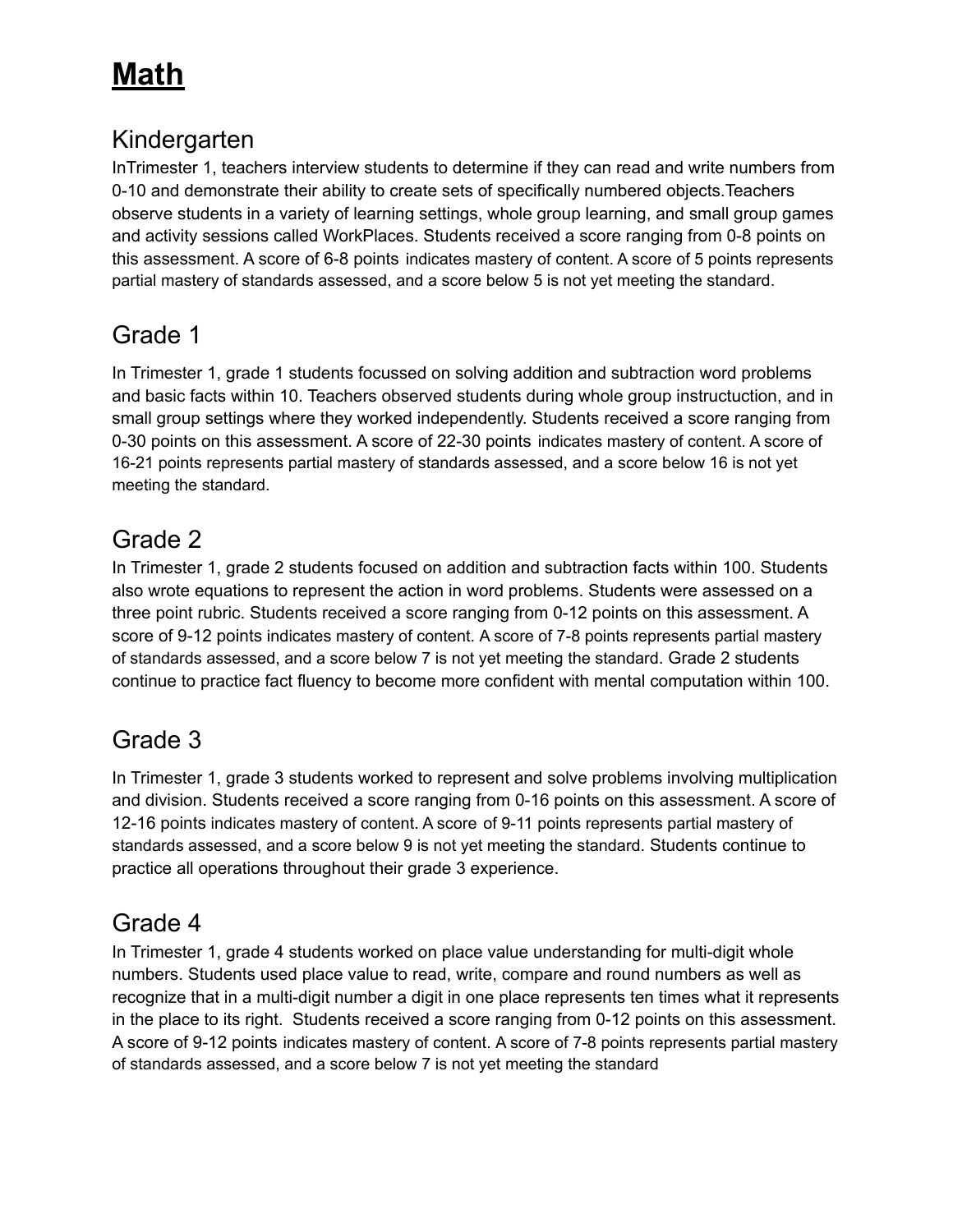#### Grade 5

In Trimester 1, grade 5 students worked on performing all operations with multi-digit whole numbers and decimals to thousandths. Students also applied their understanding of the place value system to recognize that in a multi-digit number, a digit in one place represents 10 times as much as it represents in the place to its right, and 1/10 of what it represents in the place to its left. Students received a score ranging from 0-18 points on this assessment. A score of 13-18 points indicates mastery of content. A score of 9-12 points represents partial mastery of standards assessed, and a score below 9 is not yet meeting the standard.

## <span id="page-4-0"></span>**Science**

#### <span id="page-4-1"></span>Kindergarten

During Trimester One, Kindergarten students participated in an assessment entitled "Cool Tools." In this assessment students were asked to draw an example of a science tool and orally tell the teacher the name of the tool. A rubric score of 3 indicates mastery of standard. A score of 2 is partial mastery of standards assessed, and a score of 1 is not yet meeting the standard.

#### <span id="page-4-2"></span>Grade 1

During Trimester One, First Grade students participated in an assessment entitled " Earth's Rotation." In this assessment students explained how Earth's rotation causes the repeating pattern of day and night. Students were assessed using a three point rubric: 3- Meeting the standard as described by the grade level expectation, 2 - Progressing toward meeting the standard as described by the grade level expectations and 1 - Making limited progress toward meeting the standard as described by the grade level expectations

### <span id="page-4-3"></span>Grade 2

During Trimester One, Grade Two students participated in an assessment entitled "Matter." In this assessment students were asked to explain distinctions between each state of matter through diagrams representing particle movement and arrangement. Students were assessed using a three point rubric: 3- Meeting the standard as described by the grade level expectation, 2 - Progressing toward meeting the standard as described by the grade level expectations and 1 - Making limited progress toward meeting the standard as described by the grade level expectations

### <span id="page-4-4"></span>Grade 3

During Trimester One, Grade three students participated in an assessment entitled "Weather." In this assessment students were asked to identify three types of clouds and some weather instruments to explain how they are used to predict weather. Students were assessed using a three point rubric: 3- Meeting the standard as described by the grade level expectation, 2 - Progressing toward meeting the standard as described by the grade level expectations and 1 - Making limited progress toward meeting the standard as described by the grade level expectations